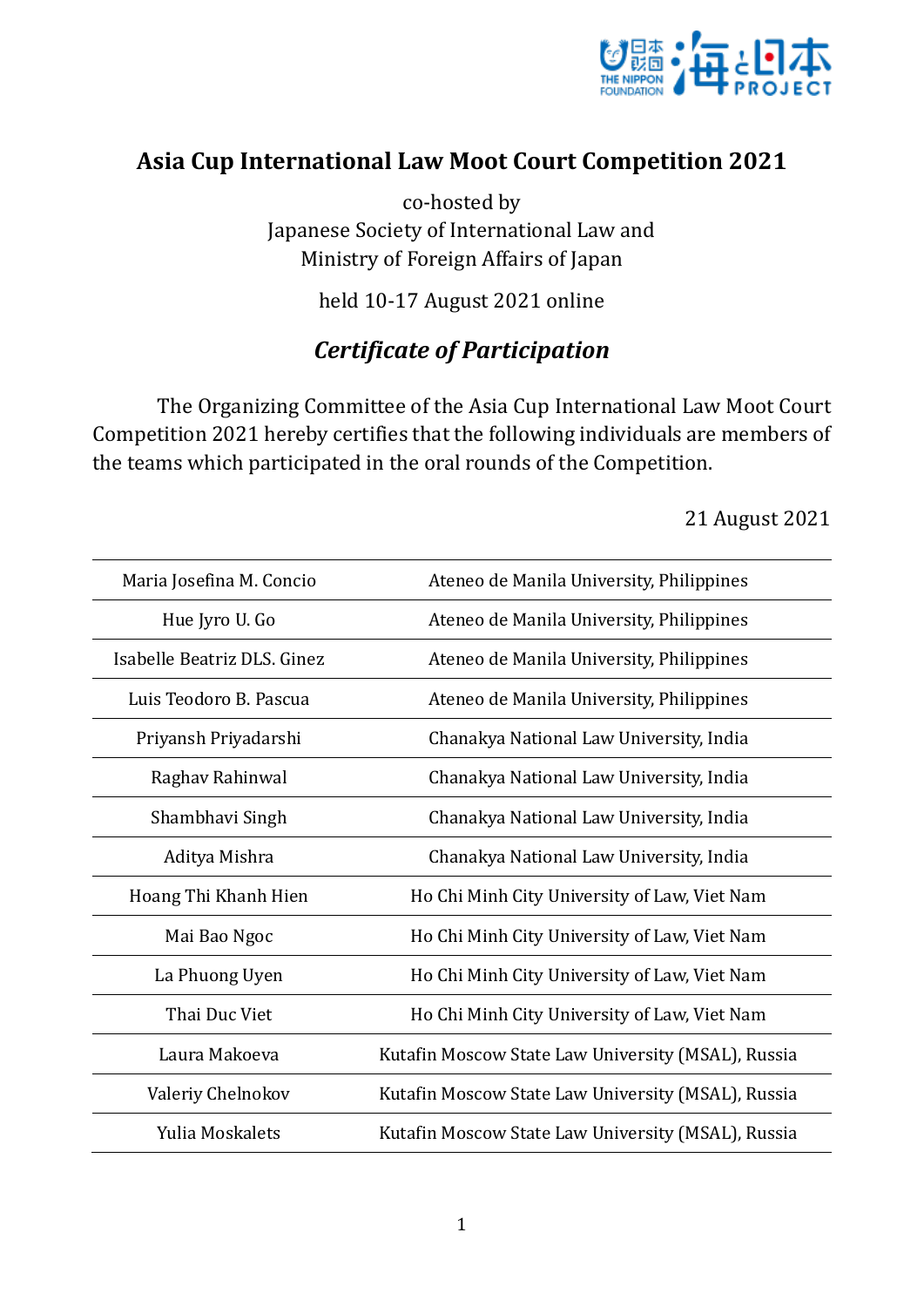

| Ekaterina Cheldieva                 | Kutafin Moscow State Law University (MSAL), Russia    |
|-------------------------------------|-------------------------------------------------------|
| Tsunaki Yamazaki                    | Kyoto University, Japan                               |
| Yuki Morita                         | Kyoto University, Japan                               |
| Ai Tanaka                           | Kyoto University, Japan                               |
| Evan Jonathan                       | Parahyangan Catholic University, Indonesia            |
| Lovelyn Tayuwijaya                  | Parahyangan Catholic University, Indonesia            |
| Michelle Lydia Hasianna<br>Sitompul | Parahyangan Catholic University, Indonesia            |
| Shaunelee Alcinia Yanni             | Parahyangan Catholic University, Indonesia            |
| Manasa Pradhan                      | Purbanchal University, Kathmandu School of Law, Nepal |
| <b>Biplay Dhakal</b>                | Purbanchal University, Kathmandu School of Law, Nepal |
| Ritu Syangtan                       | Purbanchal University, Kathmandu School of Law, Nepal |
| Samikshya Rai                       | Purbanchal University, Kathmandu School of Law, Nepal |
| Alina Maritza Satari                | Ritsumeikan Asia Pacific University, Japan            |
| Fathia Fairuza                      | Ritsumeikan Asia Pacific University, Japan            |
| Gillian Montero Encarnacion         | Ritsumeikan Asia Pacific University, Japan            |
| Bui Thien Thao Anh                  | Ritsumeikan Asia Pacific University, Japan            |
| Janessa Phua Pei Xuan               | Singapore Management University, Singapore            |
| Jordan Kow                          | Singapore Management University, Singapore            |
| Juhi Agrawal                        | Singapore Management University, Singapore            |
| Reinvs Loh Zhi Wei                  | Singapore Management University, Singapore            |
| Tanawin Wongsrisuchon               | Thammasat University, Thailand                        |
| Nicharee Kitiyansub                 | Thammasat University, Thailand                        |
| Supakorn Wilartratsami              | Thammasat University, Thailand                        |
| Poondarik Tayawitit                 | Thammasat University, Thailand                        |
| <b>Carmel Grace Philip</b>          | University Malaya, Malaysia                           |
| Ho Yu Fei                           | University Malaya, Malaysia                           |